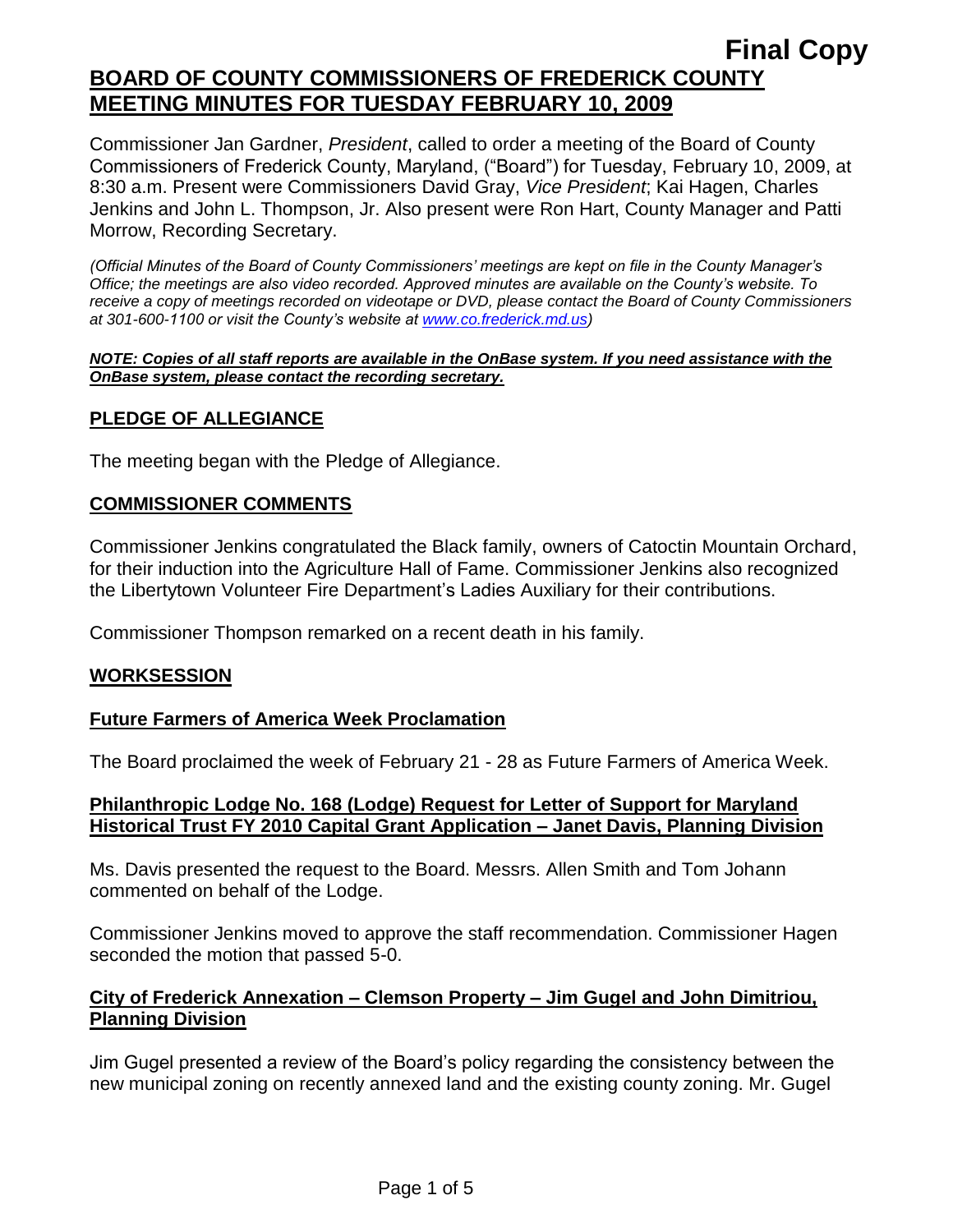also reviewed House Bill 1141 which changed the state code regarding municipal annexations. Eric Soter, Planning Division, participated in the review.

Commissioner Thompson swore in those who were to give testimony.

Mr. Dimitriou presented the staff report and recommendation.

Bruce Dean, Esquire, McEvoy and Dean, presented a request for a waiver of inconsistency on the General Commercial (GC) zoning applied to the newly annexed property, on behalf of the applicant.

Jim Castillo, Faison, briefed the Board on the retail shopping center project.

Mayor Jeff Holtzinger and Alderwoman Marcia Hall, City of Frederick, provided input on the annexation, noting the city's support of the project.

Laurie Boyer, Economic Development Division, commented on the project.

Michael Lenhart, Lenhart Traffic Consulting, Inc., commented on the traffic issues.

There was no public comment.

Michael Chomel, Office of the County Attorney, commented on the Annotated Code of Maryland, Article 23A, regarding municipal annexations.

Commissioner Jenkins moved to expressly approve and and grant a waiver of inconsistency with the General Commercial (GC) zoning applied within the City of Frederick. Commissioner Hagen seconded the motion.

Commissioner Thompson offered an amendment seconded by Commissioner Gray for the approval of inconsistency to be conditioned on a personal guarantee by Mr. Castillo for \$4 million.

Commissioner Gardner ruled the amendment was out of order.

The vote on the main motion was 3-2 with Commissioners Gray and Thompson opposed.

#### **City of Frederick Annexation – Homewood Property – Jim Gugel and John Dimitriou, Planning Division**

Commissioner Gardner swore in those who would give testimony.

Mr. Dimitriou presented the staff report and recommendation.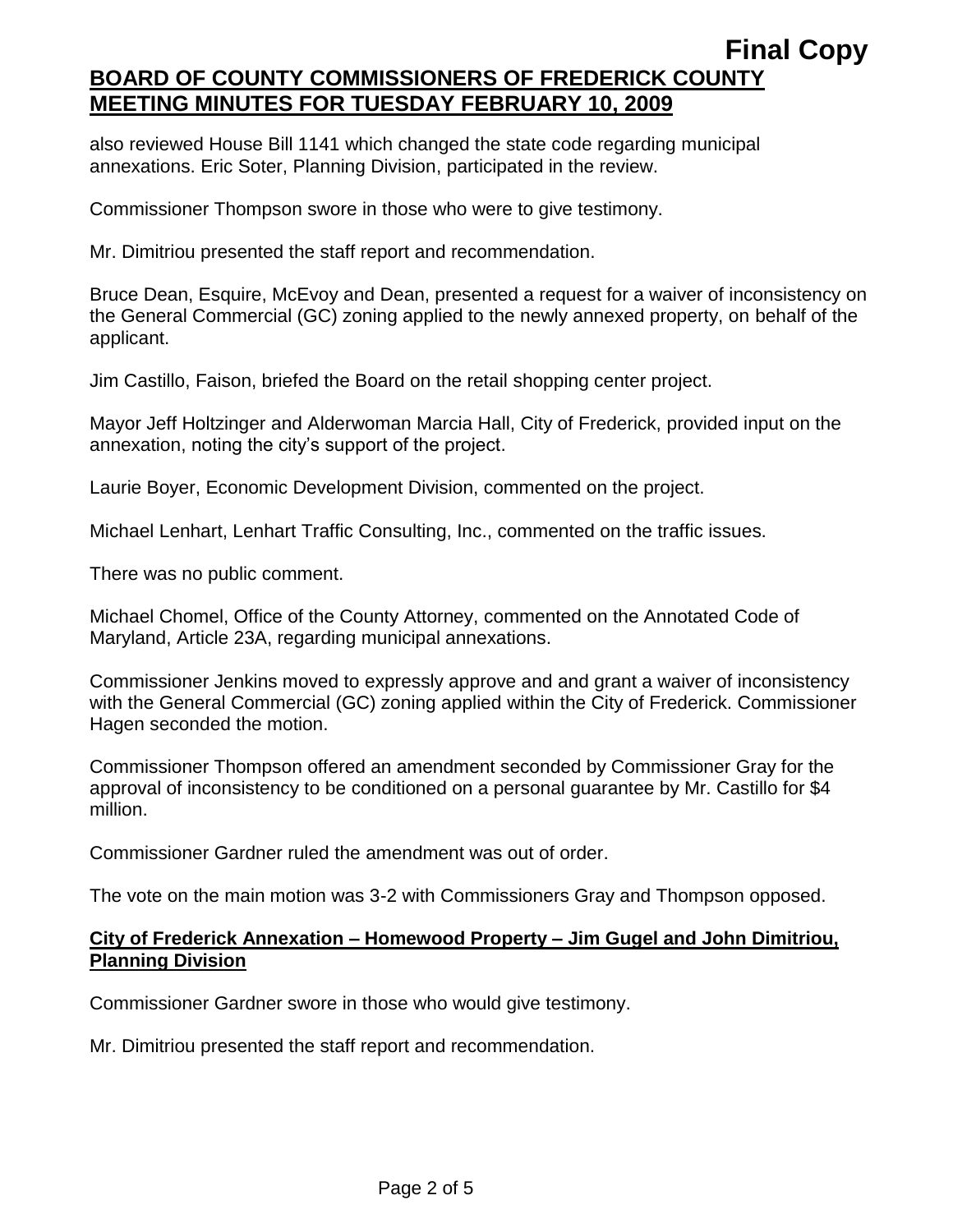Andrew C. DiPasquale, Esquire, Miles and Stockbridge P.C., presented the request on behalf of the applicant, Homewood at Frederick, MD, Inc.

Mayor Holtzinger and Alderwoman Marcia Hall, commented on the annexation noting the unanimous vote by the Board of Aldermen, City of Frederick.

Public comment was heard from:

- Grant Shaw
- Carol Burnette
- Paul Culwell
- Mary Alice Marks

There was discussion on the issue of the intersection of Willow Road and U.S.15.

Commissioner Thompson made a motion of denial including the following:

- To determine the institutional floating zone with mixed use base zoning to be applied by the city is inconsistent with existing county's agriculture zoning;
- To decline to waive the inconsistency;
- Noting the Board would reconsider the denial at such a time as when the median at Willow Road and U.S.15 is physically closed.

Commissioner Gray seconded the motion.

Mr. Chomel noted the Board would either allow the development to proceed at a greater density or the development would wait for five (5) years.

Al Hudak, Public Works Division, commented on Willow Road.

The motion failed 2-3 with Commissioners Gardner, Hagen and Jenkins opposed.

Commissioner Jenkins moved to expressly approve the development of Homewood at Willow Pond and expressly approve a waiver of inconsistency allowing the project to move forward with the municipal zoning applied. Commissioner Hagen seconded the motion.

Commissioner Thompson moved to table the motion that passed 4-1 with Commissioner Jenkins opposed.

(Commissioner Gardner passed the gavel to Commissioner Gray.)

Commissioner Gardner moved to petition the Maryland State Highway Administration (SHA) to close the cross over at Willow Road and U.S. 15 and seek support for the petition from the City of Frederick and Homewood at Crumland Farms residents. Commissioner Hagen seconded the motion that passed 4-1 with Commissioner Jenkins opposed.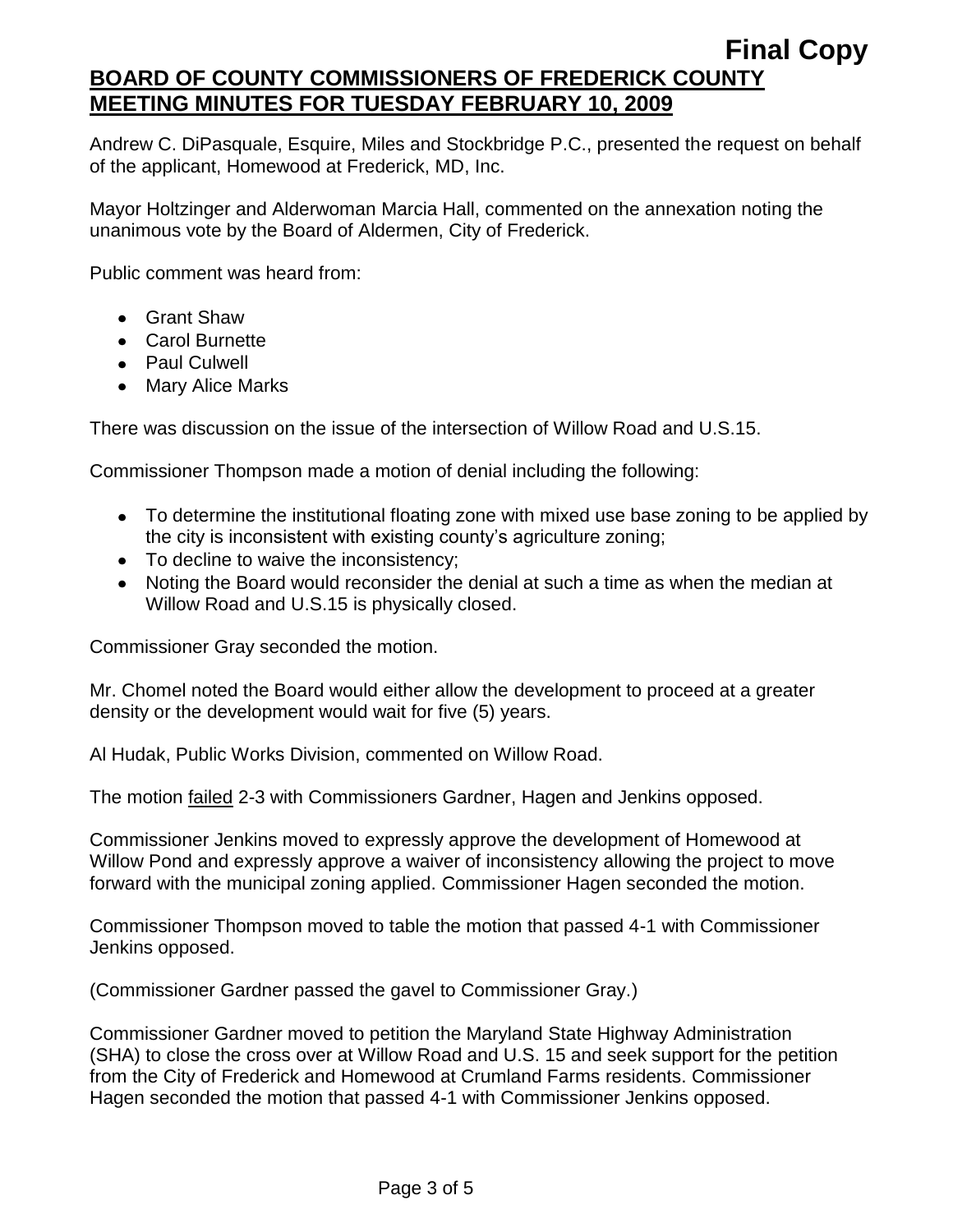The vote on the main motion was 3-2 with Commissioners Gray and Thompson opposed.

(Commissioner Gray passed the gavel back to Commissioner Gardner.)

#### **COMMISSIONER COMMENTS**

Commissioner Hagen indicated he had contacted a resource in Spokane, Washington, to participate in the discussion of the Life Cycle Analysis item scheduled for Thursday, February 19, 2009. It was indicated video conferencing with the consultant would be a possibility.

Commissioner Thompson made a motion for Commissioner Hagen to present a written resolution to outline specific actions regarding recycling goal percentages on Thursday, February 19, 2009. Commissioner Gardner seconded the motion. After some discussion, it was indicated, by unanimous agreement, the item would be scheduled by Thursday, March 5. Also included would be a "Snapple theory" presented by Commissioner Thompson.

#### **CLOSED SESSION**

Commissioner Hagen moved to go into closed session under Maryland Annotated Code State Government Article § 10-508(a) (3) To consider the acquisition of real property for a public purpose and matters directly related thereto. Commissioner Gray seconded the motion.

It was indicated the issue would be discussed in open session. The motion to go into closed session was withdrawn.

Wendy Kearney, Office of the County Attorney, commented on the Open Meetings Act.

Austin Abraham, Management Services Division, commented on the closed session discussion.

The Board recessed briefly and moved to the third floor meeting room.

#### **Retention Decision of Board of Education (BOE) Properties – Austin Abraham, Management Services Division**

Mr. Abraham indicated staff was looking for direction regarding any interest the county would have in retaining any of the four (4) BOE properties for county use.

Wendy Kearney and Richard McCain, Office of County Attorney, commented on the issue.

Steve Leatherman, Fire and Rescue Services Division, indicated an interest in a three (3) acre parcel on the Haywood Road property for a possible future fire station.

Commissioner Hagen moved to direct staff to conduct a feasibility study on a three (3) acre parcel on the Haywood Road property to determine if it would be an appropriate site for a